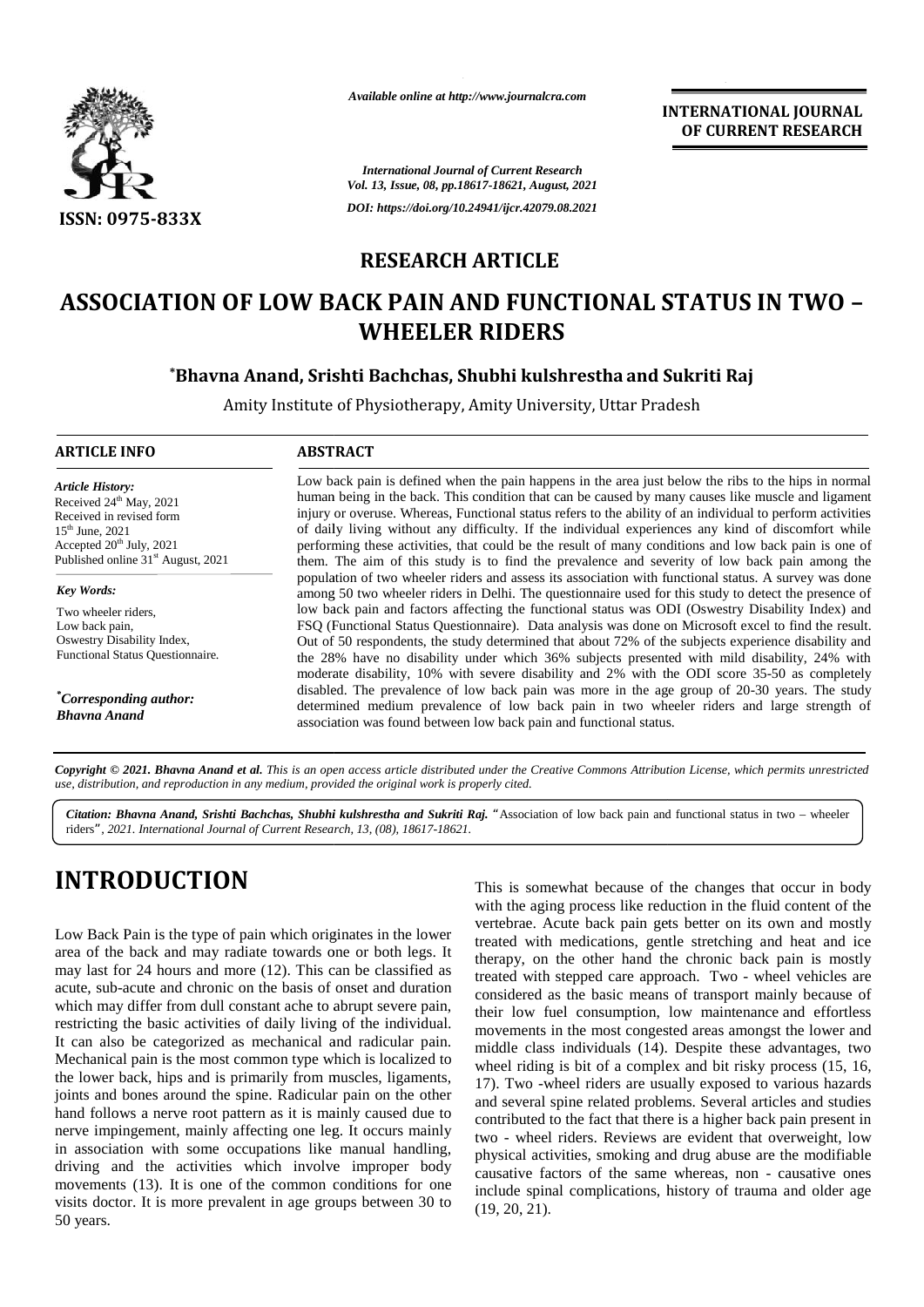The pressure within the disc in the lower back can be more serious while sitting position mostly seen in motorcycle riders rather than in standing is reported in many studies. Therefore, they are the main population at the risk of low back pain (22, 23). It is evident that in seated position there is flattening of lumbar lordosis, posterior backwards rotation of the pelvis and the intradiscal pressure in the lumbar spine is also increased. It is observed that the prolonged utilization of two -wheel riders expose them to various problems like low back pain, spinal damage and disc prolapse. Talking of functional status, it is an ability to perform the activities of daily living required to fulfill the basic needs, mental health and well being. It comprises of concepts of functional capacity and functional performance. Low Back Pain is one the factors causing halt to smooth and effortless functional status of the being.

**AIM AND OBJECTIVE OF THE STUDY:** To measure the prevalence of low back pain in two wheeler riders and to assess its association with functional status.

# **METHODOLOGY**

**Study Design:** Quantitative cross sectional study

**Population and Sample**

**Study Population:** Two wheeler riders in Delhi

**Selection Criteria:** Inclusion criteria:

- Age group 20-50 years.
- Two wheeler riders.
- Riding for at least 2 hours a day.
- With no history of any musculoskeletal disorder or trauma due to riding.

#### **Exclusion criteria**

- Age group below 20 years and above 50 years.
- Those riding less than 2 hours in a day.
- With the history of musculoskeletal disorder or trauma due to riding.
- Riders not willing to take part in this study

**SAMPLE SIZE:** 50 two wheeler riders

#### **SAMPLE METHOD:** Non- Probability Sampling

**PROCEDURE:** The consent was taken from the participants before the data collection in a written manner. The aim of the study was explained to all the participants prior the data collection. The privacy of every participant was preserved throughout the whole procedure and after the data collection also. All the participants of the study were two wheeler riders. Oswestry Disability Index was used to assess the disabilities in  $\frac{25}{20}$  activities of daily living in the population having low hack activities of daily living in the population having low back  $\frac{20}{15}$ pain. Also, functional status questionnaire was used asit provides information about one's physical, psychological, social and role functions which evaluated patient's basic and instrumental activities and their mobility.

**DATA ANALYSIS AND SUMMARIZATION:** The data is analyzed, arranged and entered in Microsoft excel. The data is presented in the form of pie charts and graph bar.

Frequency distribution was used to show the information of the participants. Pearson's correlation coefficient was used to assess the association of low back pain and functional status.

# **RESULTS**

This study has the findings of prevalence of low back pain among two wheeler riders of age group 20-50 years in Delhi. Two wheeler riders participated in the study and gave their data. Total 50 subjects participated in the study and all of their findings were included. The analysis and the study are presented by addressing each objective of the study in data form. Prevalence of low back pain in two wheeler riders and its association with functional status was analyzed.

In Figure I, among 50 participants 46 riders were male (92%) and 4 riders were female (8%). In Figure, II the ratio of number of hours driven was shown of each participant who is a part of this study. In Figure III there is a master chart representing the ODI score of the population of the riders. In Figure IV, a master chart showing the readings of FSQ was attached. In Figure V & VI, the measure of disability was shown using bar graphs for both ODI and FSQ scores.



**Figure I. Among 50 participants 46 riders were male (92%) and 4 riders were female (8%)**



**Figure II**



**Figure III, There is a master chart representing the ODI score of the population of the riders**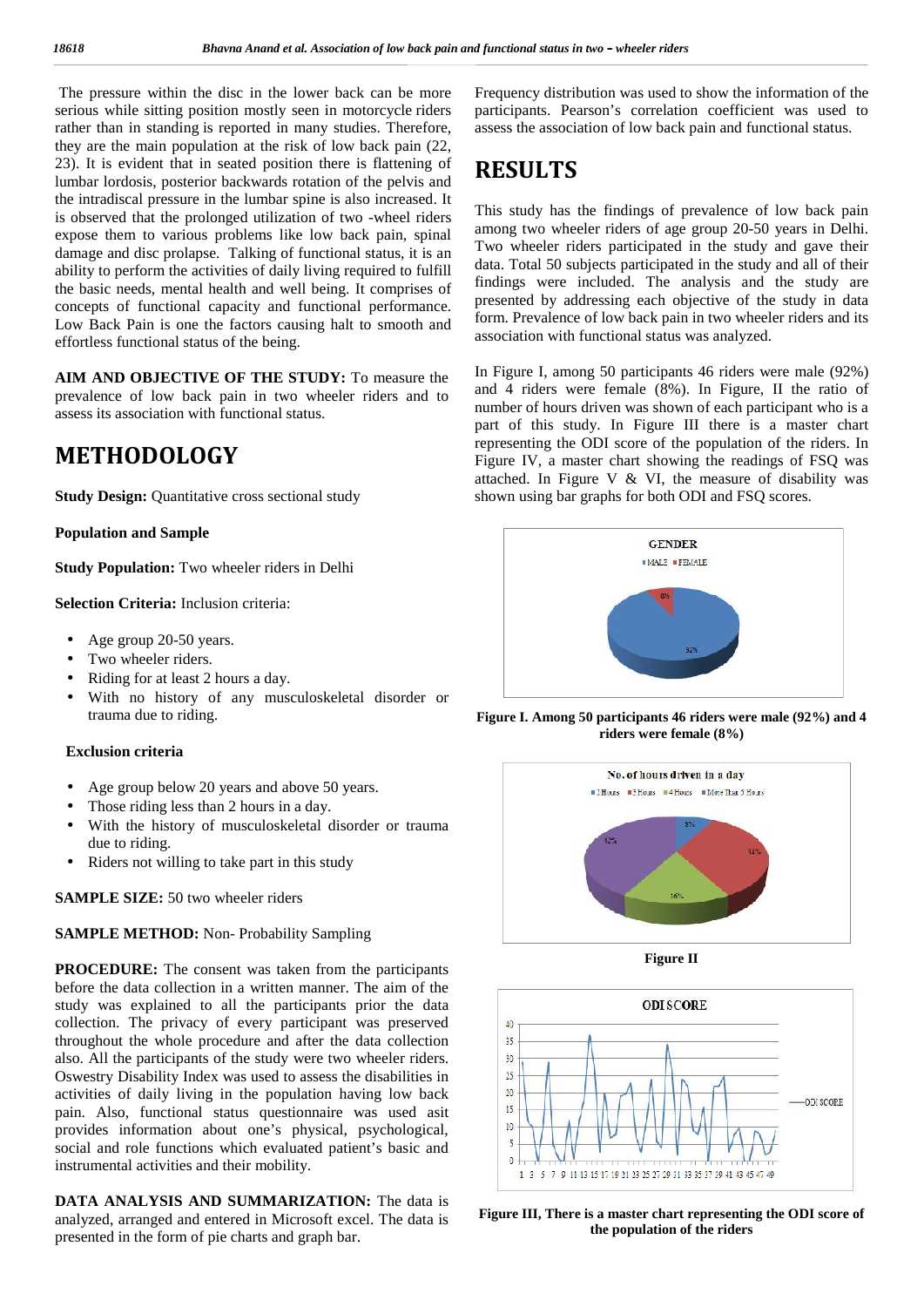

**Figure IV. A master chart showing the readings of FSQ is attached**



**Figure V. Measure of disability found in the participants according to the ODI Questionnaire.**



**Figure VI. Measure of disability found in the participants according to the FSQ Questionnaire**

## **DISCUSSION**

Two wheeler riders are prone to variety of hazards in their surroundings because of the more extent of exposure. They often tend to have certain postures while riding that might lead to further complications in their spine indirectly affecting their day to day functioning as well. The previous studies are evident that there is about 10-60% of low back pain prevalence in two wheeler riders, also while riding the rider attains a flexed posture which causes increment in the strain of lumbar spine [6]. They also indicated the association of rider's joint angles and position with ROM [8].This study was conducted to examine strength of the association of low back pain and functional status in you wheeler riders. This was done using a population of about 50 riders riding at least 2 hours a day. The survey was conducted using two different questionnaires i.e., ODI ad FSQ. The scoring of both the questionnaires was recorded and evaluated using Pearson's Correlation Coefficient(r) to find out the correlation between the two variables. The resultant value of r was 0.727or 0.7 showing large strength of association.

This study was evident of the association between variables i.e., the low back pain and functional status or discomforts specifically in two wheeler riders. Also , study done by ShamsulBahriMohd TAMRIN, Kazuhito YOKOYAMA, Juliana JALALUDIN, Nasaruddin Abdul AZIZ, Nizam JEMOIN, Rusli NORDIN, Ayub Li NAING, Yunus ABDULLAH, Mazlan ABDULLAH stated the association of some risk factors like tension- anxiety , depression dejection, anger-hostility , fatigue and confusion present with the complain of low back pain in commercial vehicle drivers. Binoosh, S A & Anoop, Ga. (2019). A Study on Musculoskeletal Disorders among Two-Wheeler Riders of Kerala State in India. Stated the high risk of low back pain and other musculoskeletal disorders like upper back pain, shoulder pain and neck pain due to the requirement of maintaining static posture and for balancing the vehicle. Many studies indicated prevalence of low back pain and it as the reason of functional disability in population of athletes, women due to poor posture or lack of rest. The study hence performed is an add on to the prevalence of low back pain and functional discomfort in two wheeler riders and it also proves the association between the two variables.

The previously done studies on the topic stated the prevalence of the two variables whereas this study states it with the proof but in a different population. Hence, there is a high risk of developing low back pain due to common overuse injury, which could be somewhat corrected using back rest or lumbar supports [22]. According to many studies modifications in the design of vehicle and changes in the riding postures is required to prevent discomfort among two wheeler riders [10]. Driving on uneven roads on regular basis can cause permanent injuries to both neck and back therefore, therapeutic exercises should be brought into practise for preventing excessive damage [4]. One study done by Zavier Zomalhèto 1, Rose Christelle Nayeton Mikponhoué 2, Armand Wanvoègbe 3, Ivanovich Adikpéto 1, Paul Ayélo 2 found that the prevalence of low back pain was 68.89% among the riders. The riders who drive for more than 6 hours a day tend to suffer from low back pain. These results were somewhat similar in presenting the prevalence of low back pain in the population of two wheeler riders as in this study.

**Limitation-** In this study, other factors like neck disabilities and limb disabilities associated with low back pain were not explained and there was an uneven ratio of male and female.

**Conflict of Interest:** There is no conflict of interest among authors.

## **REFERENCES**

- 1. Karuppiah, K., Salit, M. S., Ismail, M. Y., Ismail, N., &Tamrin, S. B. 2012. Evaluation of motorcyclist's discomfort during prolonged riding process with and without lumbar support. Anais da Academia Brasileira de Ciencias, 84(4), 1169–1188. https://doi.org/10.1590/s0001- 37652012000400031
- 2. Schultz, S. J., & Gordon, S. J. 2010. Recreational cyclists: The relationship between low back pain and training characteristics. International journal of exercise science, 3(3), 79–85.
- 3. Monticone, M., Baiardi, P., Vanti, C., Ferrari, S., Pillastrini, P., Mugnai, R., &Foti, C. 2012. Responsiveness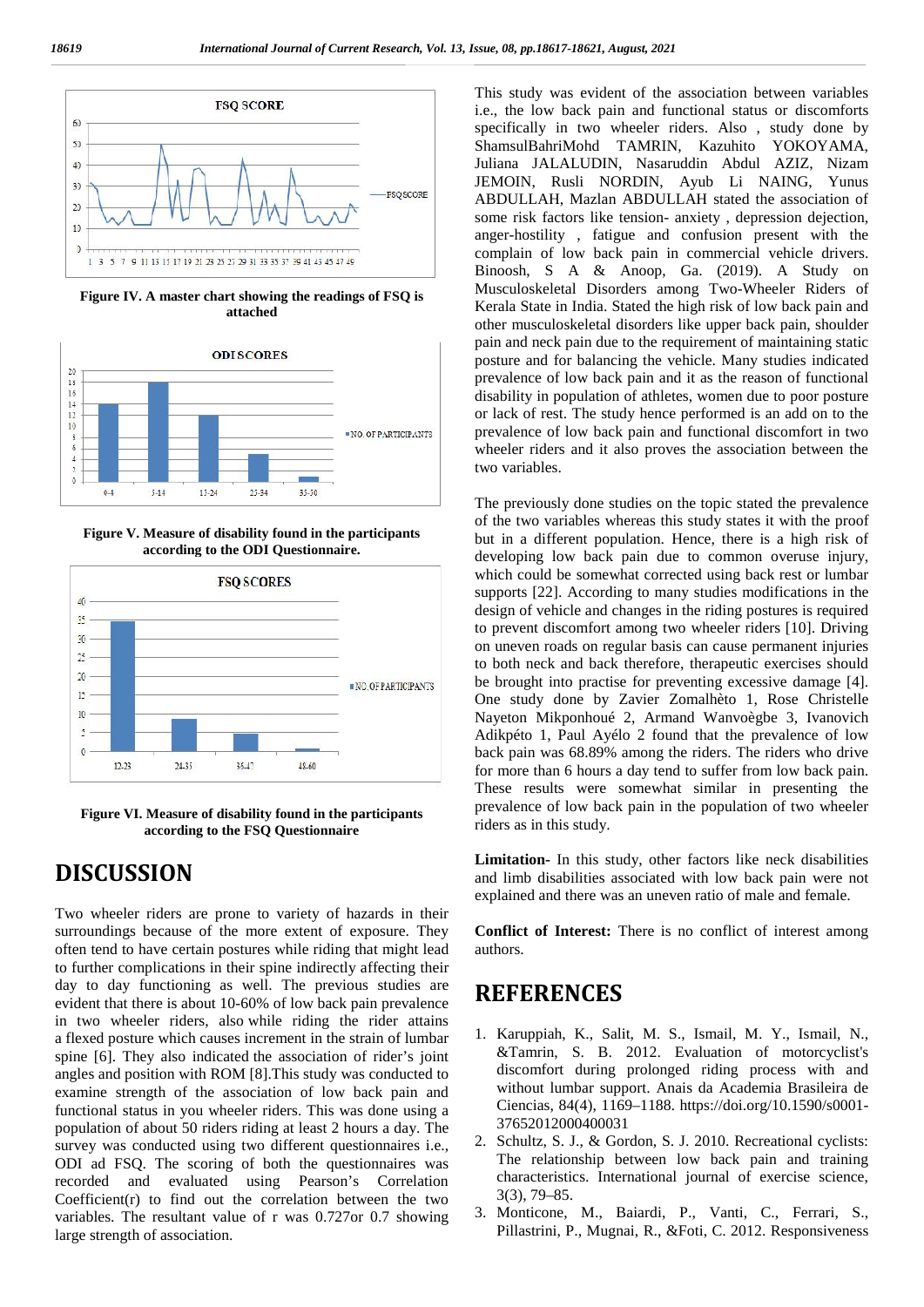of the Oswestry Disability Index and the Roland Morris Disability Questionnaire in Italian subjects with sub-acute and chronic low back pain. European spine journal : official publication of the European Spine Society, the European Spinal Deformity Society, and the European Section of the Cervical Spine Research Society, 21(1), 122–129. https://doi.org/10.1007/s00586-011-1959-3

- 4. Senthilkumar, S. &Swarnakumari, Dr. 2012. A Study on Therapeutic Exercise Programme in the Prevention and Management of Neck and Lowback Complaints in Twowheeler Riders. Global Journal For Research Analysis. 2. 202-204. 10.15373/22778160/January2013/40. https://www.researchgate.net/publication/314796732\_A\_St udy\_on\_Therapeutic\_Exercise\_Programme\_in\_the\_Prevent ion\_and\_Management\_of\_Neck\_and\_Lowback\_Complaint s\_in\_Twowheeler\_Riders
- 5. Coelho, R. A., Siqueira, F. B., Ferreira, P. H., & Ferreira, M. L. 2008. Responsiveness of the Brazilian-Portuguese version of the Oswestry Disability Index in subjects with low back pain. European spine journal : official publication disorders of the European Spine Society, the European Spinal Deformity Society, and the European Section of the Cervical Spine Research Society, 17(8), 1101– 1106.https://doi.org/10.1007/s00586-008-0690-1
- 6. Marsden, Mandy &Schwellnus, Martin. 2010. Lower back pain in cyclists: A review of epidemiology, pathomechanics and risk factors. International Sportmed Journal. 11. 216-225.
- 7. Palekar, Tushar& Das, A.K. &Pagare, V.K. 2015. A comparative study between core stabilization and superficial strengthening exercises for the treatment of low back pain in two wheeler riders. International Journal of Pharma and Bio Sciences. 6. B168- B176.https://www.researchgate.net/publication/282069542 \_A\_comparative\_study\_between\_core\_stabilization\_and\_s uperficial\_strengthening\_exercises\_for\_the\_treatment\_of\_l ow\_back\_pain\_in\_two\_wheeler\_riders
- 8. MuthiahArunachalam, Ashish Kumar Singh, SougataKarmakar 2021. Exploring the association of riders physical attributes with comfortable riding posture and optimal riding position. https://doi.org/10.1177/09544070211012553
- 9. Ogundele, Olorunfemi&Afolabi, Olusegun &Funmito, Fehintola&Olorunsola, Abimbola&Adelosoye, Alex. 2017. Prevalence and Management Practices of Low Back Pain Among Commercial Motorcyclists in Ilesa Southwest, Nigeria. Science Journal of Public Health. 5. 186-191. 10.11648/j.sjph.20170503.15.https://www.researchgate.net/ publication/315481284\_Prevalence\_and\_Management\_Pra ctices\_of\_Low\_Back\_Pain\_Among\_Commercial\_Motorcy clists\_in\_Ilesa\_Southwest\_Nigeria
- 10. Subramaniyan, Ramasamy& Patel, Trupti. 2017. Evaluation of driving-related musculoskeletal disorders in motorbike riders using Quick Exposure Check (QEC). Biomedical Research. 28. 1962.https://www.researchgate.net/publication/314258315 \_Evaluation\_of\_driving-

related\_musculoskeletal\_disorders\_in\_motorbike\_riders\_us ing\_Quick\_Exposure\_Check\_QEC

11. Memon, A., Imran, A., Aftab, S., Nawaz, U., &Ishaque, F. 2013. Low Back Pain Among Student Motorcyclists: A Cross-Sectional Study. Journal of the Dow University of Health Sciences (JDUHS), 13(2), 113-116. Retrieved from https://www.jduhs.com/index.php/jduhs/article/view/786

12. Massimo Bovenzi, Francesca Rui, Corrado Negro, Flavia D'Agostin, Giuliano Angotzi, Sandra Bianchi, Lucia Bramanti, GianLucaFesta, SilvanaGatti, Iole Pinto, Livia Rondina, Nicola Stacchini,An epidemiological study of low back pain in professional drivers,Journal of Sound and Vibration,Volume 298, Issue 3, 2006, Pages 514-539, ISSN 0022-460X,

https://doi.org/10.1016/j.jsv.2006.06.001.(https://www.scie ncedirect.com/science/article/pii/S0022460X06004585)

- 13. Shirado, O., Ito, T., Kaneda, K., &Strax, T. E. 1995. Flexion-relaxation phenomenon in the back muscles. A comparative study between healthy subjects and patients with chronic low back pain. American journal of physical medicine & rehabilitation, 74(2), 139–144.
- 14.Bridges SL. National institute of arthritis and musculoskeletal and skin diseases. Arthritis Research & Therapy. 2000;2:0003.
- 15. PRASANNA, K. & KUMAR, J. & VANNAN, M. & KUMAR, V.P.R.. 2017. Prevalence of musculoskeletal among non-occupational motorcyclists. International Journal of pharma and Bio Sciences. 8. 10.22376/ijpbs.2017.8.4.b552-556.
- 16. Karuppiah, K., Salit, M. S., Ismail, M. Y., Ismail, N., &Tamrin, S. B. 2012. Evaluation of motorcyclist's discomfort during prolonged riding process with and without lumbar support. Anais da Academia Brasileira de Ciencias, 84(4), 1169–1188. https://doi.org/10.1590/s0001- 37652012000400031
- Narges&Fallahi-Khoshknab, Masoud& Malin&Lagerström, Monica. 2014. Musculoskeletal Disorders and Working Conditions Among Iranian Nursing Personnel. International journal of occupational safety and ergonomics: JOSE. 20. 671-80. 10.1080/10803548.2014.11077073.
- 18. Vindigni, D., Walker, B.F., Jamison, J.R. et al. Low back pain risk factors in a large rural Australian Aboriginal community. An opportunity for managing co-morbidities? . Chiropr Man Therap 13, 21 (2005). https://doi.org/10.1186/1746-1340-13-21
- 19. Nazeer M, Rao SM, Soni S, Ravinder M, Ramakranthi T, Bhupati S. Low back pain in South Indians: causative factors and preventive measures. Sch J App Med Sci. 2015;3:234-43.
- 20.Johnson, Ofonime& Edward, Emmanuel. 2016. Prevalence and Risk Factors of Low Back Pain among Workers in a Health Facility in South–South Nigeria. British Journal of Medicine and Medical Research. 11. 1-8. 10.9734/BJMMR/2016/20785.https://www.researchgate.ne t/publication/283775383\_Prevalence\_and\_Risk\_Factors\_of Low Back Pain among Workers in a Health Facility in South-South Nigeria
- 21. Hartvigsen, J. (2004). Risk factors for low back and neck pain: An introduction to clinical epidemiology and a review of commonly suspected risk factors. In S. Haldeman (Ed.), Principles & Practice of Chiropractic (pp. 465-483). McGraw-Hill.
- 22.Rajhans, Neela&Amrutkar, Amol. 2011. Ergonomic Posture for Motorcycle Riding.https://www. researchgate.net/publication/260657740\_Ergonomic\_Postu re for Motorcycle Riding
- 23. Karuppiah, Karmegam&Sapuan, S. & Ismail, Md & Ismail, Napsiah& Md Tamrin, Shamsul& Seetha, P. 2013. Motorcyclist's Riding Discomfort in Malaysia: Comparison of BMI, Riding Experience, Riding Duration and Riding Posture. Human Factors and Ergonomics in Manufacturing